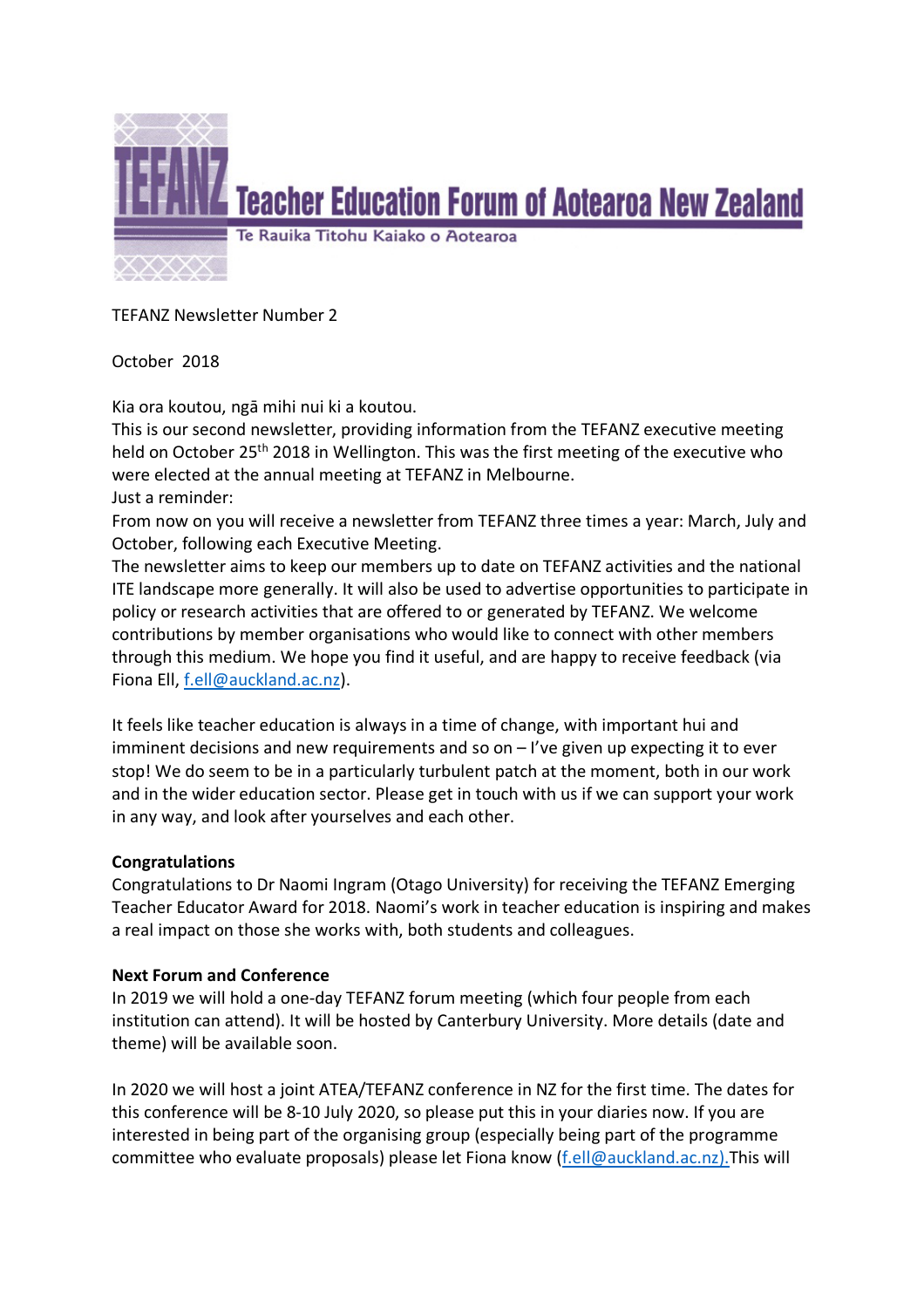be a national organising group, so anyone can join! In fact, there will be Australian involvement too, so it will be an international effort.

### **ATEA conference 2019**

For those who are interested in attending the 2019 ATEA conference to grow or maintain trans-Tasman contacts, it will be held on the Sunshine Coast next year on 3-5 July. More information is available at https://atea.edu.au/2019-atea-conference/ The TEFANZ forum day will be scheduled so it doesn't clash with attending this conference.

### **Executive members and the constitution**

Following on from discussion at the TEFANZ AGM, the executive discussed the constitution and the membership of the executive at the October meeting. The bullet points below aim to summarise a complicated situation which needs remedies at different levels:

• Bev Cooper will continue in the chair until the March meeting of executive. The rolling system of executive positions (to maintain some continuity) means that five positions will come up at AGM 2020, and two at AGM 2022.

On exec until 2020: Bev Cooper, Fiona Ell, Sally Hansen, Tracey Hooker, Robin Averill On exec until 2022: Bev Norsworthy, Alex Gunn

However, the constitution allows for 6 elected members and three co-opted members. This means we currently have an 'overhang' of one elected member, so in 2020 we will correct this by voting for four members, not five.

• Professor Letitia Fickel's co-option officially ends at the October meeting, however with Canterbury hosting the Forum in 2019 it would be helpful to have representation from Canterbury on the executive. The exec will write and thank Letitia for her work, and invite Canterbury to nominate someone to be co-opted until March 2020

• There is ongoing concern about how TEFANZ may adequately engage and advocate with and for Māori medium ITE provision... Whether and how this might best be done needs to be decided in consultation with Māori ITE providers and experts in Mātauranga Māori and Teacher Education. It was proposed that a hui be held on the day before the TEFANZ forum 2019 to explore what a positive development with TEFANZ might look like and how it could be achieved. TEFANZ would offer funding for attendance at this hui and issue an invitation to stay for the forum day.

• The constitution needs revision and does not have guidance for some of the situations we face (for example, length of co-option, quorum for executive meetings). We can only adopt a new constitution at a full AGM, so the process of revising the constitution will begin now, with the aim of consulting fully and having an agreed document to ratify at the AGM in 2020. Part of this process may take place at the 2019 Forum. People with a particular interest in the constitution of TEFANZ should make themselves known to an executive member so they can be involved in the early discussions.

# **ITEAG**

Bev Cooper is the TEFANZ representative on the Education Council's ITE Advisory Group, and has been attending on our behalf. Bev Norsworthy and Letitia Fickel are also part of this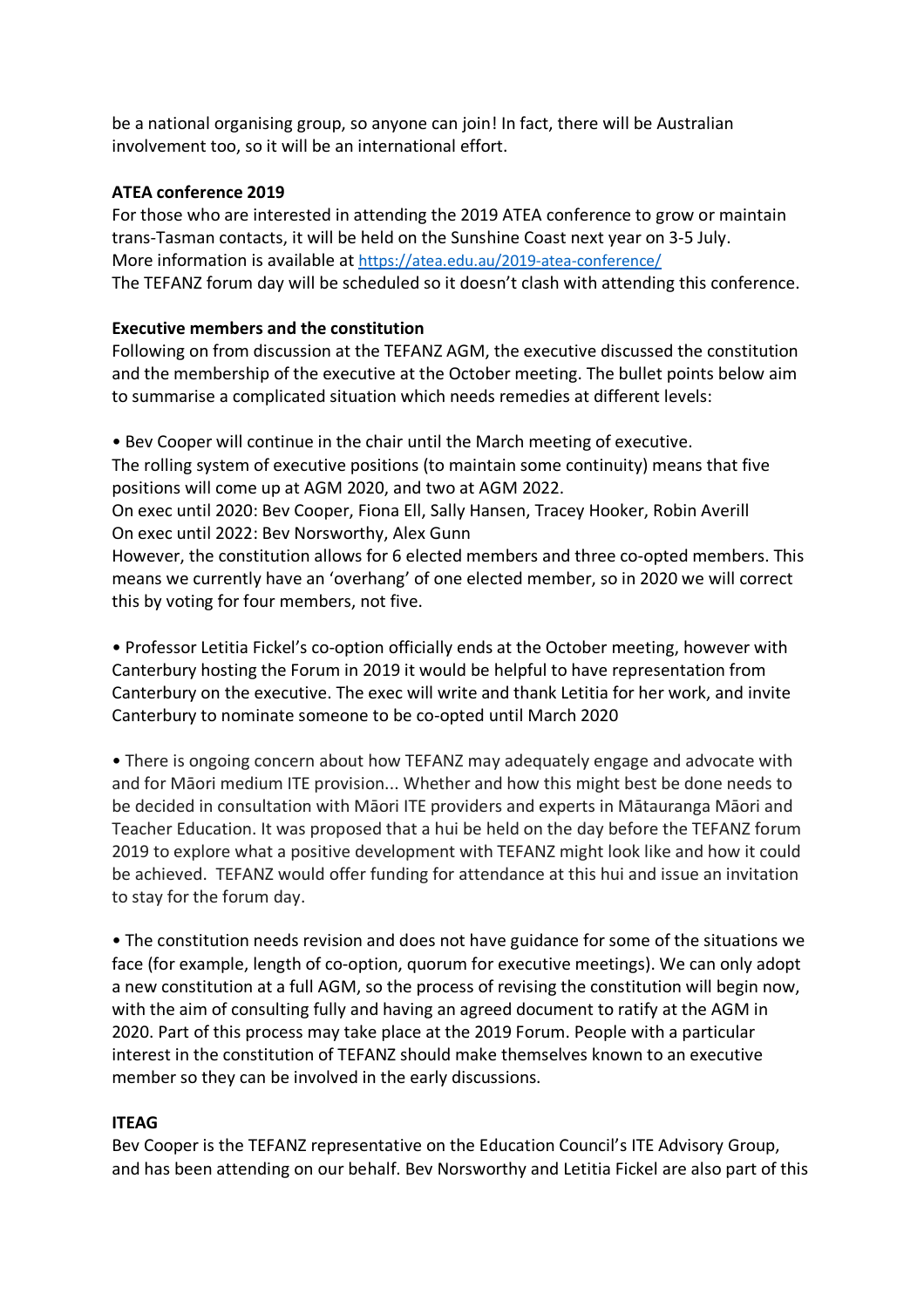group. The group met on November 19<sup>th</sup> to discuss the new ITE requirements and a draft framework for approvals.

#### **PPTA and NZEI Meetings**

Secondary providers met with PPTA on October 26th, and Primary and ECE providers met with NZEI on November 20<sup>th</sup>.

At the PPTA meeting we discussed:

- Collective agreement
- Student intake situation
- Vulnerable Children Act requirements
- Martin Jenkins review of the Masters ITE pilot
- Teaching Council updates English language proficiency, new ITE requirements
- Supply issues

At the NZEI meeting we discussed:

- The NZEI's current campaigns for primary teachers and support workers
- NZEI-led ECE leaders' course in Wellington
- Martin Jenkins review of the Masters ITE pilot
- Changes to ITE programme requirements and the potential impact of the Tomorrow's Schools reform process
- The role of mentor teachers and how this could be rewarded and recognized
- Learning support coordinator roles
- Workforce planning and projections
- -

# **TEFANZ Student Survey and future research**

If you would like to administer the TEFANZ student survey to your students at the end of this year, https://www.surveymonkey.com/r/GraduatingEXIT2018 is the link to the survey. This will be the last time that the survey in its current form will be available. We will be looking into a new survey based on the new Standards and Code to help you gather evidence about your programmes.

A sub-committee of executive will start looking at future survey projects and report back to the March executive meeting about their findings. The aim is to have a draft survey available for consultation at the forum meeting in July, and ready for use in 2020.

#### **Feedback on the ITE requirements**

As well as institutional responses, a TEFANZ response was submitted to the Teaching Council. Prior to the cut- off date for submissions executive members, Tracey Hooker, Sally Hansen, Robyn Averill and Bev Cooper met with Pauline Barnes (Teaching Council) about how the requirements were framed, the NZCER Literacy and Numeracy survey and the Lead Advisor roles. The new requirements should be available this month.

#### **Membership of the reconstituted Teaching Council of Aotearoa**

TEFANZ has made a submission on the election rules for the new Teaching Council. Please nominate yourselves or someone from your institution for the new position representing ITE and PLD on the Teaching Council. A strong ITE voice will be very important on this group.